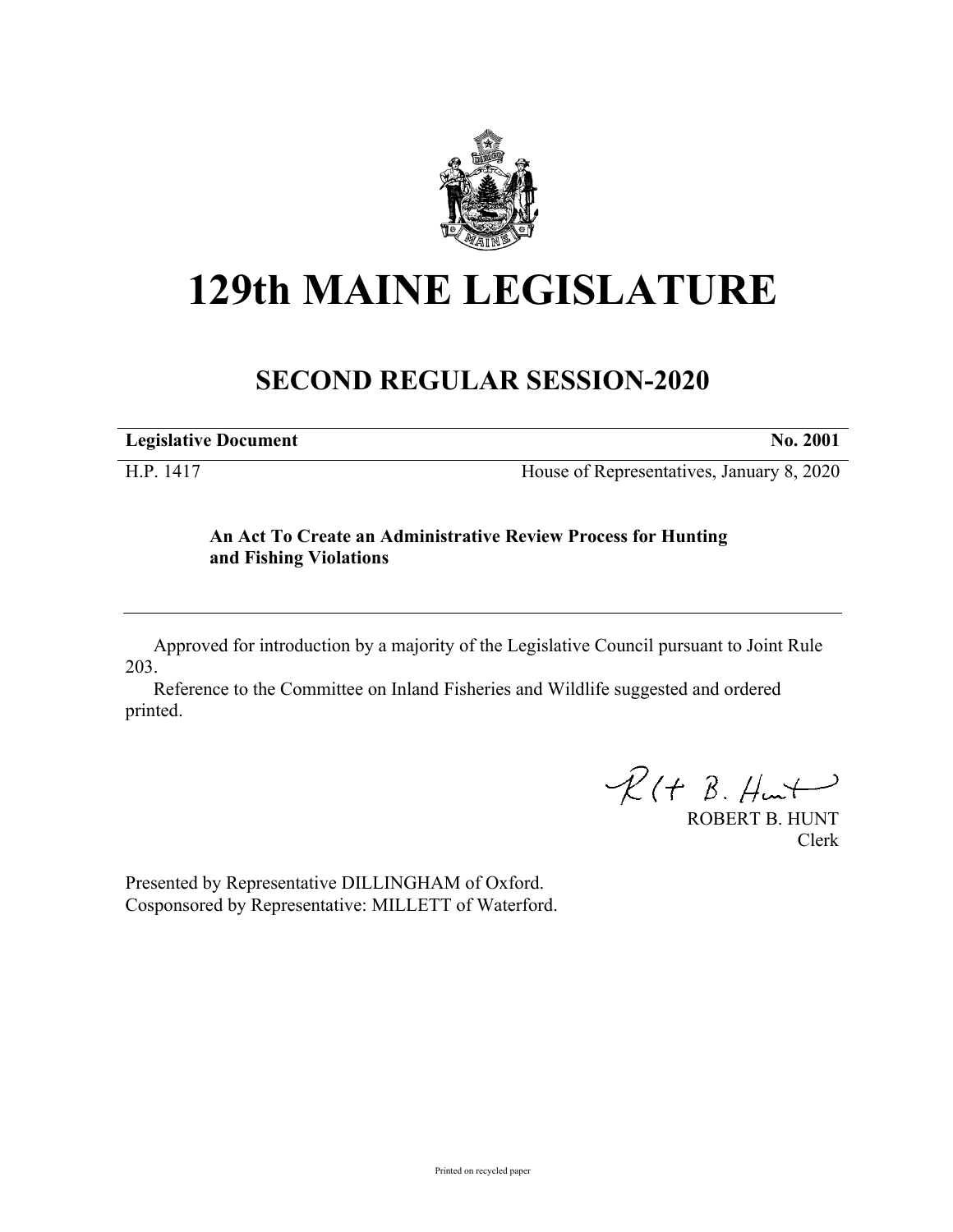- **Be it enacted by the People of the State of Maine as follows:**
- **Sec. 1. 12 MRSA §10902-A** is enacted to read:
- **§10902-A. Procedure for administrative action without criminal conviction or civil adjudication**

 **1. Initiation and notice.** If the director of the Bureau of Warden Service delivers to the commissioner a written statement under oath that the director has probable cause to suspect that a violation of section 10652 or 10657 has been committed by a person holding a license or permit issued under this Part, the commissioner shall immediately examine the affidavit and determine whether administrative action as set forth in subsection 3 is necessary. If the commissioner determines based on a preponderance of the evidence that administrative action is necessary, the commissioner shall immediately notify in writing the person determined by the commissioner to be in violation of the law. The notice must state that there is an opportunity for a hearing if the person requests the 14 hearing in writing within 10 days of the notice. The notice is deemed received 3 days after the mailing. If a person who has been notified pursuant to this subsection does not request a hearing within the allowed time, the commissioner may implement administrative action in accordance with subsection 3.

 **2. Hearing.** A hearing requested under subsection 1 must be held within 30 business days after receipt by the commissioner of the request for hearing, except that a hearing may be held more than 30 business days after the request if the delay is requested by the person requesting the hearing. If the hearing is continued, it must be held no later than 60 days after the original notice, and any further continuance must be with the consent of both parties. The hearing must be held in accordance with the Maine Administrative Procedure Act, except that:

- A. Notwithstanding Title 5, section 9057, issues of the hearing are limited to whether the person requesting the hearing had a license or permit and whether that person committed a violation of section 10652 or 10657; and
- B. Notwithstanding Title 5, section 9061, the decision of the presiding officer under Title 5, section 9062 must be made not more than 10 business days after completion of the hearing.
- If the presiding officer of the hearing finds that a violation of section 10652 or 10657 has been committed, the presiding officer shall immediately notify the commissioner of the finding.

 **3. Administrative action.** Upon a determination under subsection 1 or notification of a finding under subsection 2 that a violation of section 10652 or 10657 has been committed:

 A. For a first violation of section 10652 or 10657, the commissioner may order that, notwithstanding any exemption from hunter safety course requirements contained in section 11105 or any other law, the person must complete a hunter safety course or other safety course designated by the commissioner;